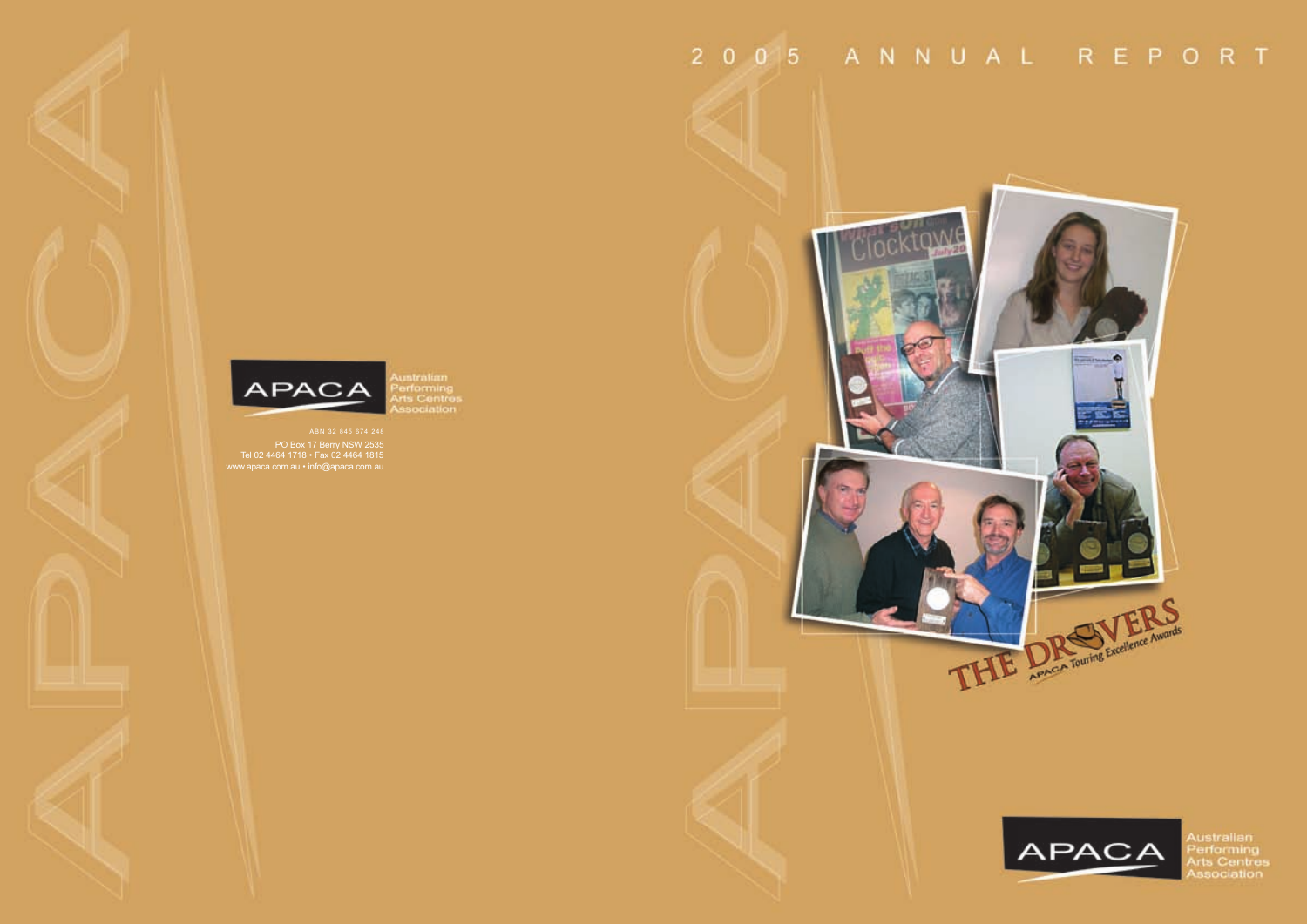

# 2 0 0 5 A N N U A L



Benefits of Membership Mission and Objectives

President's Report Membership Executive Australian Presenters Group "Working Together" "The Drovers" Awards "QUT" Prize Financial Reports

2004 Conference Report

Arts Services Australia Report





# REPORT

| $\overline{2}$ |   |
|----------------|---|
| 3              |   |
| 4              |   |
| 5              |   |
| $6 - 8$        |   |
| $9 - 11$       |   |
| $12 - 14$      |   |
|                |   |
| 15             |   |
| 15             |   |
| 16             |   |
| $17 - 28$      |   |
| ×              | N |



*APACA extends a warm welcomes to its new members. Photos of new member venues are reproduced throughout the pages of this Report.*

*Sleeman Centre, Chandler (above) and Esso BHP Billiton Wellington Entertainment Centre, Sale (left)*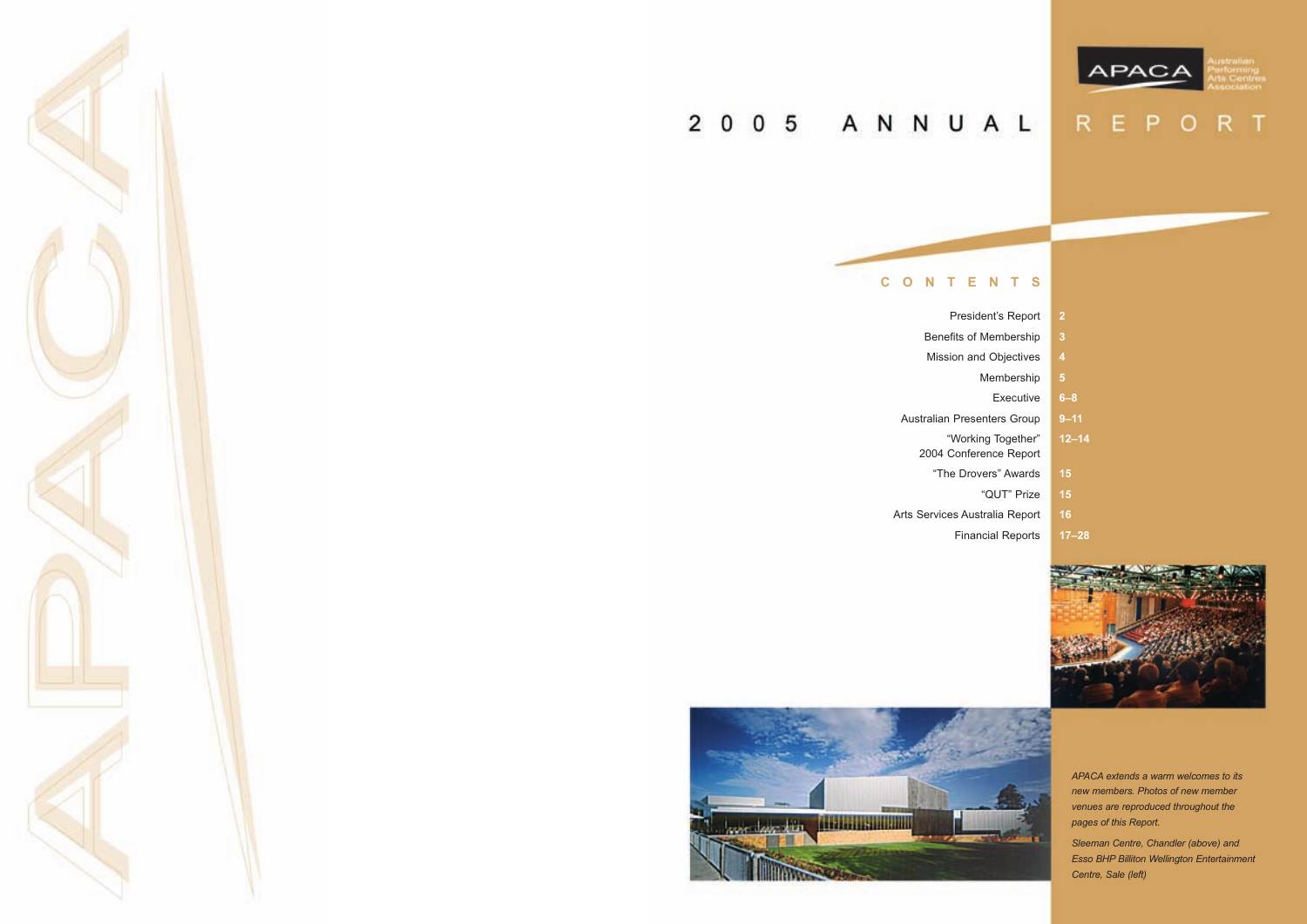### **President's Report**

I am pleased to be able to, on behalf of the management committee of your association, present the 2004/05 Annual Report of the Australian Performing Arts Centres Association, APACA.

The past year has seen significant growth in the association's membership base with an increase of some 22% to a total membership of 112 at 30 June 2005. The management

committee continues to maintain an ongoing and productive relationship with government, meeting with the federal Minister for the Arts, Senator Rod Kemp and staff from the office of the then Shadow Minister, Senator Carr.

Members have received the reports flowing from the member venue's hire charges and staff salaries survey. Similarly the outcome of the Economic Impact survey has been distributed to members. I wish to place on record our thanks to the AEIA for their assistance in completing this vital information-gathering project. The management committee has resolved to complete similar survey projects at regular intervals with a somewhat more compact economic impact survey currently under development.

The association continues to develop and strengthen our ongoing relationship with key industry partners in AEIA, AMPAG, RAA, DCITA and the Playing Australia program staff. We continue to work with the Blue Heelers (and other tour coordinators) in strengthening the national touring infrastructure to provide for an efficient and effective touring delivery mechanism.

The past year saw the resignation from the association and from the management committee of Bronwyn Edinger to take up the position of General Manager of the Black Swann Theatre Company in Perth. As member of the committee Bronwyn has made a significant contribution to the development of a range of policy and guideline documents. We wish Bronwyn well in her new role and welcome Mike Harris, General Manager, Glen Street Theatre as the NSW representative on the committee.

The association's ongoing commitment to the provision of an academic prize for students of the Graduate Diploma in Arts Administration at the Queensland University of Technology has been acknowledged with a plaque to signify the 10th year the prize has been awarded.

Acknowledging the central role that many of our member centres play in their respective communities, six APACA members are joined with Scott Rankin of Big hArt and the Victorian College of the Arts to develop a range of community cultural development projects which engage with community members often excluded from participation such as the very young, the elderly, Indigenous people, people with a disability and youth.

A regular sponsor of APACA's annual conference, Tickets.com have this year made available to members using the company's box office software ProVenue Max access to online ticketing at a substancially reduced cost.

- **Promotes and fosters an invaluable network of performing arts centres** across the country.
- **Lobbies and provides advocacy to Federal, State and Local** Government on a range of important performing arts issues.
- **Participates in extensive planning for national tours through assistance** from Playing Australia and through its participation in the Australian Presenter's Group.
- Meets annually with the Federal Arts Minister and the Federal Shadow Arts Minister to discuss important industry issues.
- **Maintains a strong affiliation with state performing arts networks,** Playing Australia and the state and national touring coordinating bodies, Long Paddock and the Blue Heelers.
- **Organises a national conference which specifically addresses relevant**
- **Produces an annual Member Venue Directory listing details of**
- **Maintains a website representing APACA and it's members to**
- **Provides complimentary membership to Arts Hub, entitling members** to regular arts related national news bulletins and jobs lists via email.
- **In Issues regular newsletters keeping members up to date with** performing arts news nationally.



Building on last year's work in re-establishing members access to an online discussion forum the association was pleased to able to establish a special one-off online discussion with Roger Tomlinson international renowned specialist in relationship management, sales training, and the development of the Box Office for marketing, in Australia to conduct a number of seminars for the Australia Council.

APACA continues to be an organisation dedicated to the professional development and support of members, advocating for its membership, whilst contributing to the development of the performing arts throughout Australia.

In closing I wish to record my thanks for the work of Christine Dunstan (Executive Officer) and Cherrie McDonald (Financial Officer) of Christine Dunstan Productions in providing management services for the association and to my colleagues on the management committee for their earnest endeavours and good council.

Peter Owens



# **Benefits of Membership**

APACA is the peak national body for performing arts centres throughout Australia. APACA members assert their status as arts professionals and add weight to the lobbying and advocacy roles which APACA performs on their behalf. APACA's members comprise a diverse range of performing arts and entertainment centres around Australia, in large metropolitan centres as well as in regional and remote Australia. APACA members have a national voice which is heard more frequently where it matters.

APACA, on behalf of its members:

- 
- 
- 
- 
- 
- current issues.
- membership.
- the world.
- 
- 
- **Publishes and distributes manuals benchmarking industry codes and** practices.
- **Liaises regularly with other industry bodies such as AMPAG** (Australian Major Performing Arts Group), AEIA (Australian Entertainment Industry Association), MEAA (Media Entertainment Arts Alliance), RAA (Regional Arts Australia) and others.



#### *Logan Entertainment Centre (top)*

*Benalla Performing Arts and Conference Centre (above)*

> *Barossa Arts and Conference Centre (right)*

APACA



#### 2005 ANNUAL REPORT



**APACA**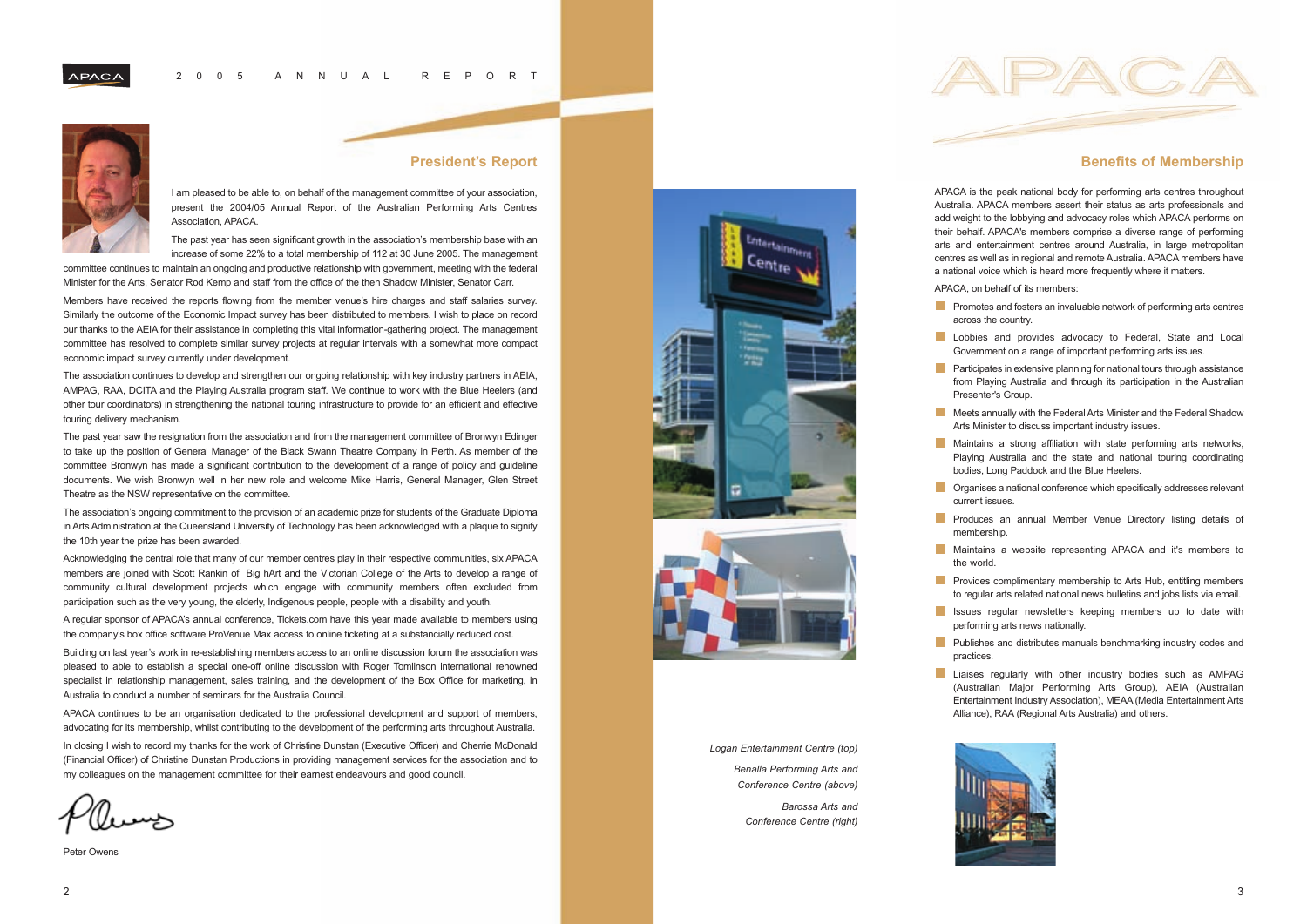

# **MISSION**

The Australian Performing Arts Centres Association exists as a network of professional arts and venue managers dedicated to developing, training and supporting its membership, profiling the association and furthering the development of the performing arts throughout Australia.

# **OBJECTIVES**

- $\blacksquare$  To assist in the presentation of the performing arts by its members.
- To facilitate the bringing together of artists and audiences.
- To foster ethical standards and effective business practices in the operation, presentation and management of performing arts centres.
- $\blacksquare$  To assist in the professional development of personnel involved in the operation of performing arts centres.
- To assist in the presentation of the performing arts and management of performing arts centres.
- To influence public policy and public opinion to advance the interest of its members.
- $\Box$  To assist in the promotion of activities which will enable members to develop audiences and the performing arts activities in their communities.
- To develop and/or disseminate and exchange information on the management of performing arts centres and the presentation of the performing arts including music, dance, theatre, film, lectures and related programs.
- To promote the freedom of artistic expression and the pursuit of excellence within the performing arts.
- To encourage cultural and aesthetic diversity within the performing arts.
- $\blacksquare$  To extend the performing arts market place and stimulate the integration of the performing arts into the fabric of society.





**APACA** 

### **Executive Profiles**

#### **PRESIDENT**

President PETER OWENS (Queensland) is Manager of Rockhampton Venues and Events at the Pilbeam Theatre. Previously President Northern Australian Regional Performing Arts Centres Association (NARPACA), Peter has an extensive background in regional Queensland performing arts touring and is a member of the Queensland government's Cultural Policy Advisory Committee. Peter has been a committee member of the A.P.G and is currently the Queensland APACA executive representative and APACA President. Peter is a member of the Playing Australia Committee.

#### **VICE PRESIDENT**

Vice President SUZETTE WATKINS (Northern Territory) is Director of the Alice Springs Cultural Precinct, which incorporates a 500 seat theatre, a cabaret space, four gallery spaces, a natural history museum, an aviation museum, heritage buildings and several sacred sites and a cemetery. She was previously Associate Director of Monash University Arts Precinct and in previous lives has been Executive Officer of the Victorian Association of Performing Arts Centres and managing director of Talunga Music. Suzette has been a community radio presenter for 25 years, speaks basic Thai, designs and makes jewellery and composes 'traditional' music in her spare time. Suzette is a member of the Playing Australia Committee.

#### **TREASURER**

Treasurer JAN CLANCY(Victoria) is Director of the Monash University Arts Centres including the Alexander Theatre, George Jenkins Theatre and the Robert Blackwood Concert Hall. Formerly on the Arts Victoria Touring Panel, Jan has been General Manager of St Martin's Youth Arts Centre (Melbourne), GM of Barnstorm Theatre (Ballarat), Chair of Chameleon Theatre, treasurer VAPAC, board member Polyglot Theatre and of the Arts Management Advisory Group. In earlier lives, Jan held an administrative role at Murray River Performing Group and worked in the advertising department of the Border Mail (Albury).

#### **SECRETARY**

Secretary Robin Lohrey (Tasmania) started work with the Tasmanian Arts Council in 1980 as Executive Secretary, where she stayed until 1988 when she went to Tasdance as Administrator. In 1990 Robin decided to use the business degree she had worked for as an external mature age student over 10 years whilst bringing up her two sons and so she joined Coopers & Lybrand as an accountant. Three years later she went to the University of Tasmania as Manager of the Alumni Office. In 2002 she took up her current position as General Manager of Theatre North. Robin has had terms as a Director of the Arts Law Centre of Australia, the Tasmanian Arts Advisory Board, and since 2000 has been a Director of the Port of Launceston Pty Ltd (since 2000).

#### **PUBLIC OFFICER**

Public Officer DAVID WHITNEY is the Director of the Canberra Theatre Centre and has previous experience at the Araluen Centre in Alice Springs, Riverland Cultural Trust in regional South Australia and the Adelaide Festival Centre. David is currently the Chair of Arts Services Australia, which manages Arts House and was Chair of the Theatre Board of the Australia Council and a member of its regional panel from 2000-2003.







*City Hall, Newcastle (top) NIDA Theatre, Sydney(centre) Northern Festival Centre, Port Pirie (above) Eastbank Centre, Shepparton (right)*













*Robin Lohrey*



**David Whitne**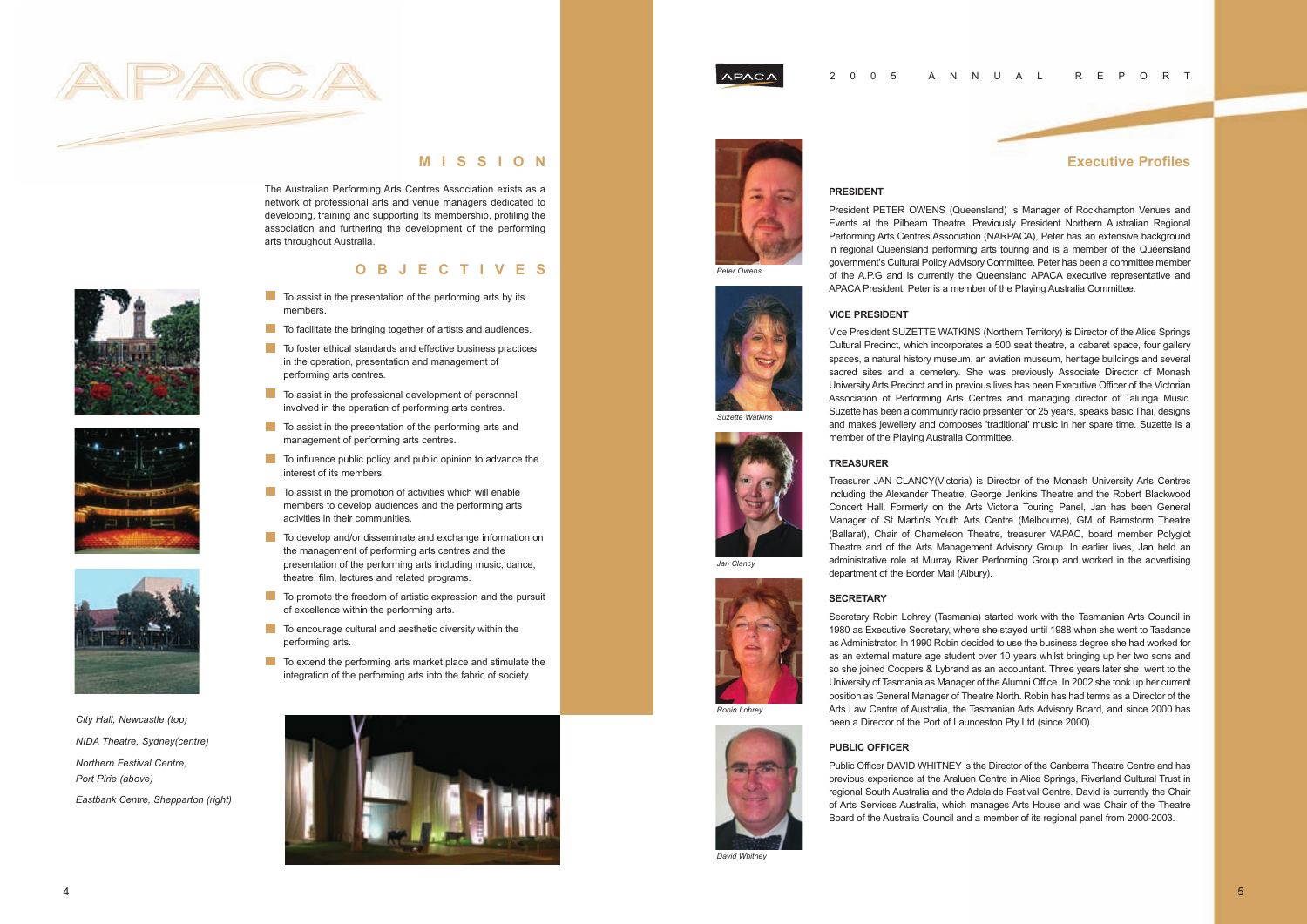### **Executive Profiles (continued)**

# **COMMITTEE MEMBERS**

MIKE HARRIS (New South Wales) was appointed General Manager of Glen Street Theatre in Sydney in April 2003, where he had been Operations Manager for nearly four years. Mike's first venue management position was as Manager of the Matt Dann Cultural Centre in Port Hedland WA. Prior to this Mike's background is in Community Arts, small business and many years in the WA state Public Service.

KAREN BRYANT (South Australia) is Manager of Creative Programs at the Adelaide Festival Centre. Karen has worked extensively in the arts industry under a number of guises including performer as a singer and fire breather, director, artistic director, stage manager, national touring manager and youth arts coordinator. Specifically she was Artistic Director of CIRKIDZ and First Site emerging arts program in Adelaide, national manager of the Made to Move National Touring program for contemporary dance, and Youth Arts Officer at Carclew Youth Arts Centre as well as having spent time on the Australia Councils Theatre Fund, Loud youth festival advisory committee and its Youth Panel.



Scenic Artist and doing every job imaginable in the back stage area. She started a scenery business, Scene Stealers WA, in 1985 building and or designing sets for theatre, corporate clients and television. Pippa also took on technical, tour and company management. In 1994 she closed the workshop to concentrate on the technical management of the Regal Theatre in Subiaco, a client she still has today. Pippa became the Theatre Manager of the Walkington Theatre in 1999 and since being in Karratha she has instigated the annual 2HOT Youth Festival for kids, chaired Karratha Youth Theatre, built an outdoor cinema, performed in "Vagina Monologues" and had a great time bringing shows to the remote town.

#### **EXECUTIVE OFFICERS**

CHRISTINE DUNSTAN has extensive experience, spanning four decades, working continuously and exclusively in the performing arts throughout Australia and internationally. She has been Production Manager with the Sydney Theatre Company, Production Director for Barry Humphries, Director of the Araluen Centre in Alice Springs and Founder and CEO of Stagewright Pty Ltd. In 1993 she formed Christine Dunstan Productions and has produced and presented several productions, all of which have toured widely and many of which have won awards. Christine has chaired the Australian Theatre for Young People, Belvoir Street Theatre, the Arts Industry Training Council and



Co-director of CDP is CHERRIE MCDONALD, a Certified Practising Accountant. Cherrie has worked extensively for investment companies and not for profit organisations, including Greening Australia and Amnesty International. She has a keen interest in environmental and social issues and since 1998 has been a Director of CDP and her sound financial background has proved to be a valuable asset to APACA as well as to CDP.









#### 2005 ANNUAL REPORT



**APACA** 

*Mike Harris*

*Karen Bryant*

*Pippa Davis*

*Christine Dunstan*



*Cherrie McDonald*

# **Australian Presenter's Ggroup**

The APG committee consists of 3 APACA Executive Representatives (currently Karen Bryant, James Buick and Mike Harris) plus a representative from each Blue Heeler organisation. During the 2004-5 period the committee also benefited from the membership of Bronwyn Edinger and Jan Clancy. Arts On Tour was the convenor of the APG, and in this role undertook the following work for the program which encompassed past, current and future tour development.

#### **2004 TOUR ACQUITTAL**

As part of the funding agreement with Playing Australia, APG was required to submit a detailed acquittal for the 2004 program. This acquittal covered the following four tours; Last Cab to Darwin by Pork Chop Productions in association with Sydney Opera House, Midsummer Night's Dream by Bell Shakespeare Company, Shadow of the Eagle by Perth Theatre Company and The Underpants by Company B Belvoir. These 4 tours consisted of 63 weeks of touring to 54 different venues with a total of 249 performances collectively.

#### **2005 TOUR DELIVERY**

The 2005 APG program applied for 3 tours to Playing Australia, however only two were supported as one of the tours was deemed 'new' work and did not rank highly against the criteria. The funding which was granted meant that APG delivered the following tours in 2005: Minefields and Miniskirts by Malthouse Theatre and Skin Tight by Perth Theatre Company.

This combined APG program for 2005 consisted of 28 touring weeks, 112 performances at 38 different venues nationally.

#### **2006 TOUR APPLICATION**

Submitted to the June 2005 Playing Australia application round, the APG 2006 program proposes the tour of Away by Queensland Theatre Company for 16 weeks touring, 59 performance at 16 different venues nationally. While this may see a dramatic reduction to number of touring weeks being delivered by APG in 2006, it should be noted that APG is not driven by performance indicators of size and scope of tours nor number of touring projects, rather the objective of APG is to ensure that venues have access to major drama which will form the corner stone of subscriptions seasons. Theses productions are generally from AMPAG companies, must be managed with excellence on both production and touring fronts, and APG's priority is to see these tours delivered in cost effective ways for all stakeholders. Considering these factors the touring menu only offered one production that met APG's and Playing Australia's criteria for 2006.

*Drum Theatre, Dandenong (top) Brisbane Powerhouse (above) Hastings Cultural Centre, Port Macquarie (right)*

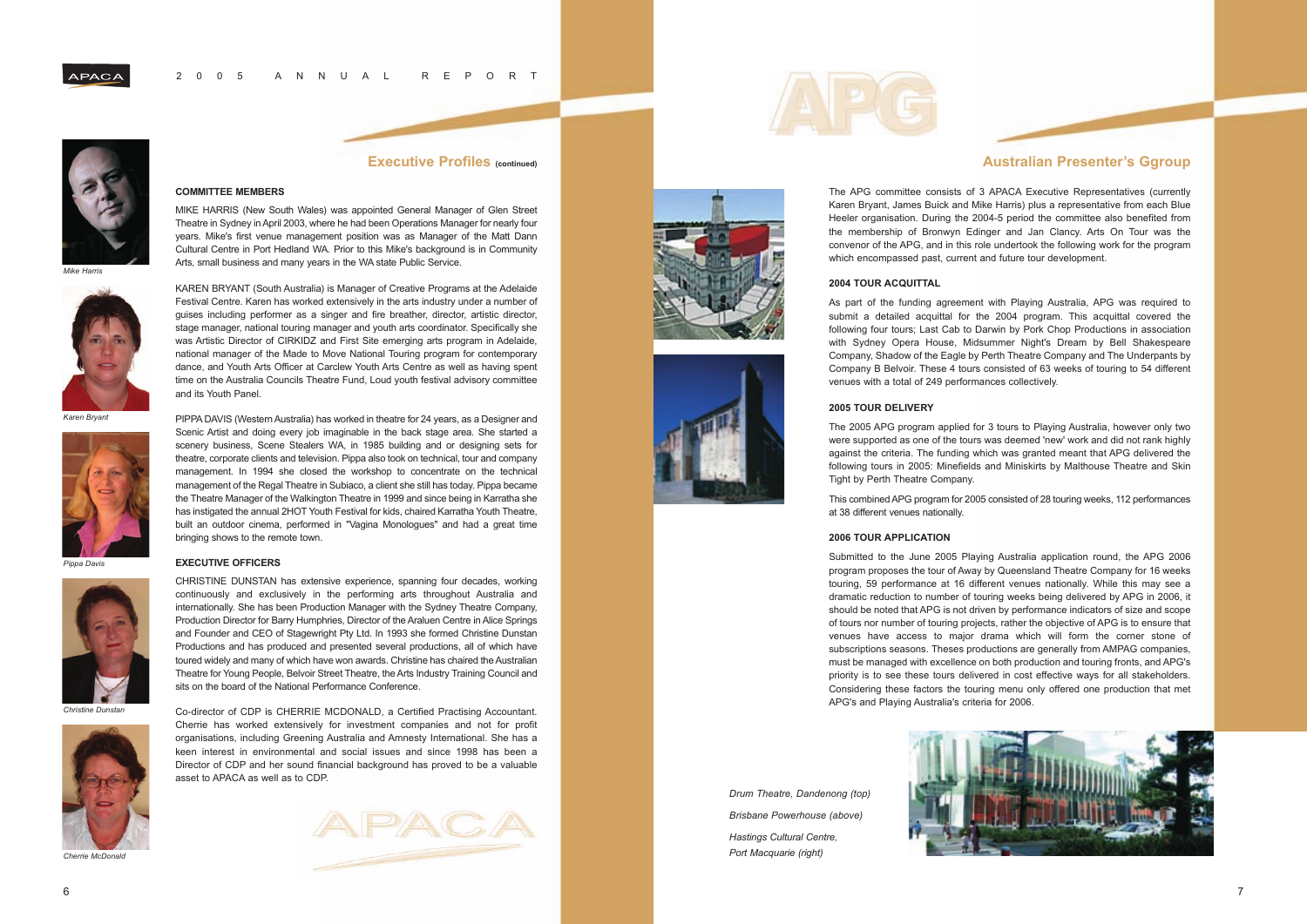## **2004 Conference Report**

by Suzette Watkins, Vice President APACA *The full report can be read on the website www.apaca.com.au*

Craig McGovern, welcomed delegates with an incredibly well briefed and positive address. This was an excellent start, underlining the theme of "Working Together."



Senator the Hon Helen Coonan, Minister for

Communications, Information Technology and the Arts, spoke in place of the Hon Rod Kemp, Minister for Sport and the Arts. She was largely delivering a platform for noting the achievements of the Howard Government over the period of the last administration. 'I am ambitious for the arts sector to move to centre stage'.

On the other hand, Sue Nattrass's Keynote Address - "Working Together" simply made you want to bottle her and her common sense.

'We need the arts to help us cure and survive the pain in the world'

The highlight of her talk, for me, was her insistence on positive, open communication. 'Open, honest, respectful communications are positive ingredients in working together'.

Sue was incredibly honest in telling of her own experiences, offering a bad example from her past experience. The real underlying problem in that particular case was that she and her Chairman at the time 'did not share the same value base'.

I loved her final words: 'don't work with a negative, destructive arsehole. It spoils the outcomes and destroys the fun'.

#### **WORKING TOGETHER**

**New Audiences**

*MEL JENNINGS:* Arts Ambassadors

The idea in itself is incredibly simple: use your community networks – brief people to go out and tell other people. These people spread the word and gather feedback for you. They provide insight and connection to the community or communities that otherwise would not be reached.

'They must have bucket loads of passion and excellent communication skills'.

#### **Developing New Audiences**

*GARETH WREFORD* 



'Most disabilities are not visible. We don't always know who these people are'.

One person in five has a disability and this increases with age. There is a considerable lack of skills or knowledge on how to attract this large and growing sector as a new audience.

#### **Audience Development**

*ANNE MARIE MOON*

QPAC attracts an annual attendance of between 650,000 and 750,000 people. Anne Marie outlined some methods of approach to audience development that have worked at QPAC.

#### **Reaching Non English Speaking Background Audiences** *RICK YAMINE*

Three million people in Australia and 25% of the population of Victoria and NSW speak a language other than English. 79% of Australians speak English, but that leaves a whopping 21% who do not. The Indigenous population in Australia is more than 410,000 (or 2.2%) This group is rarely targeted or considered in programming.



#### 2005 ANNUAL REPORT

## **2004 Conference Report (continued)**

#### **INNOVATIONS**

*ROD WILSON*: Darebin Arts and Entertainment Centre debuts fly system safety device.

*NEIL FINLAYSON*: The Arts Centre, Melbourne presented Variable Time – A flexible new employment option.

*SUZETTE WATKINS*: A new guarantee against loss.

*SCOTT RANKIN*, Big hArt:

In this proposed project, the Victorian College of the Arts, Big hArt and APACA members are working in a three-way partnership with those in the community who are excluded from participation. It's harder to hurt someone if you know the story.

*SENATOR KATE LUNDY*: Laboring Together for the Arts

'I'm the Shadow Minister for all the things that Australians are best at' Senator Lundy spoke on Labor's focus on regional arts, their determination to keep appointments apolitical and

the need to strengthen our national institutions.

#### **FESTIVAL OR FAMINES**

*Working Together to Ease the Pressure*

This panel discussion, with different perspectives, brought up some interesting points of view on the relative value to the community and effect on the 'year-round provider.'

#### **BOARDS AND MANAGEMENT**

*Working Together, A panel discussion*

There is a benefit to having a formally structured Board, in that it puts you outside the processes. Can the Board add value? If you don't believe that, you won't let them and they won't. Boards help buffer you against outside influences and is a neutral third party view, monitoring the risk.

#### **WORKING TOGETHER ON TOURING**

From an amusing and illuminating introduction involving dreaming about what touring might be, from various perspectives, this session rapidly developed into a frank and open discussion of some of the current issues in touring in Australia today.

#### **THE GREAT DEBATE –** *That The Arts Outrun Sport*

This was an incredibly light-hearted but pungent debate looking at the arts/sports divide. I was so entertained that I utterly forgot to take any notes, but who can forget Wendy Harmer's subtle (and not so subtle) demolishing of the negative argument, Lisa Forrest's utterly unexpected humour, Tom Keneally's impish larrikinisms or Ron Haddrick's gentle and quite persuasive arguments.

Gerry Connolly was as brilliant as ever and Rod Quantok, a late starter was as cynical as could be. Campbell McComas was a brilliant Moderator – we were lucky to have him – who made the summing up and wrapping up of the arguments just delightful.

Of course with the crowd in the auditorium consisting of the APACA members and a good sprinkling of the public at large (thanks to a generous partnership with QPAC, the Brisbane Festival and QUT) the outcome was a foregone conclusion, but it was one of the most entertaining debates on the subject I've seen.





*Mel Jennings*

*Suzette Watkins*

**APACA** 

*Wendy Harmer Lyndon Terraccini*

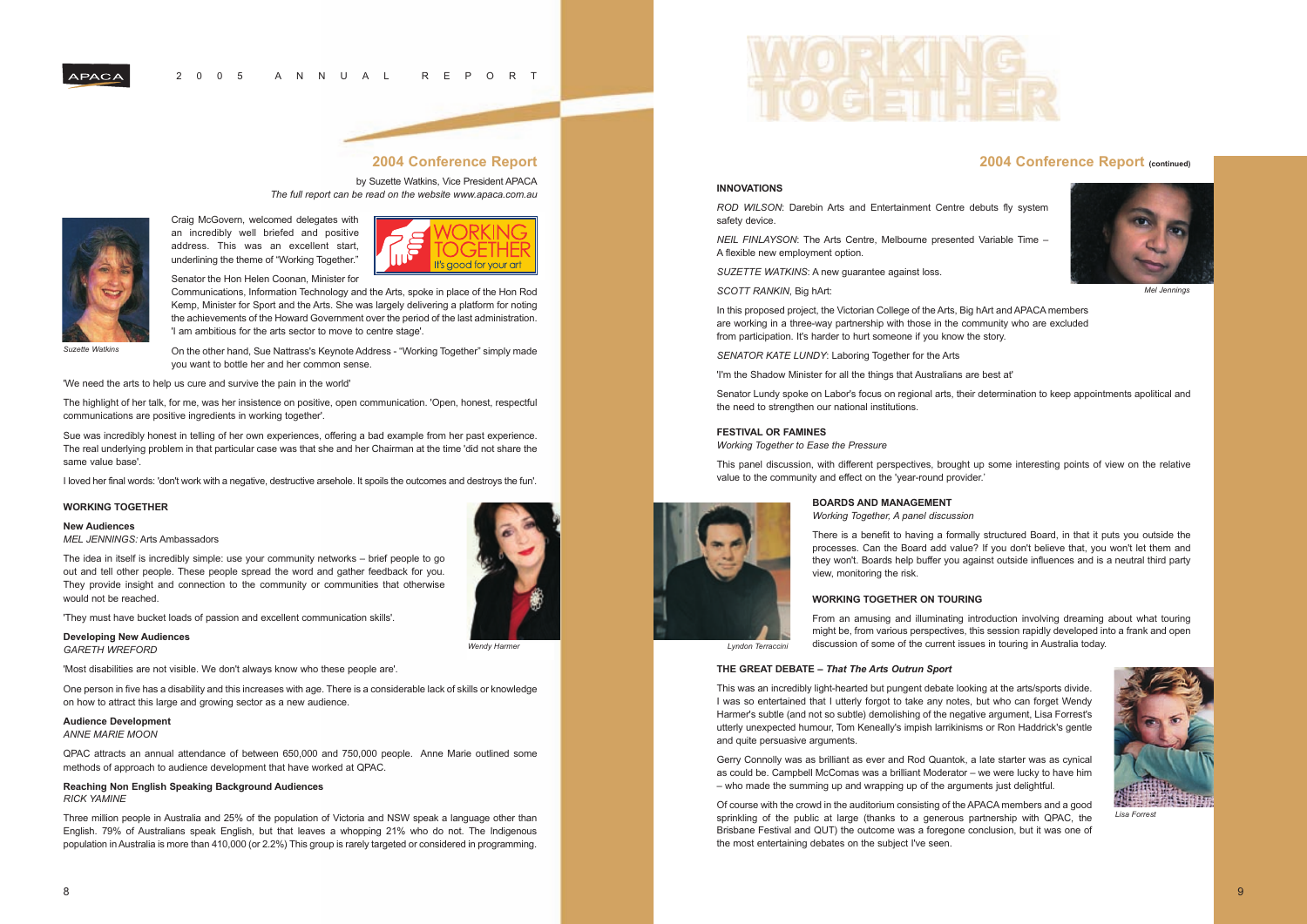

**HE DRSW** 

### **2004 Conference Report (continued)**

Then, of course, there was the social program.

The magnificent location for the cocktail party was a fabulous backdrop to the real beginning of the conference, where we were welcomed by QPAC and given an address by the Hon Anna Bligh, Queensland Minister for the Arts, the delegates had a great time. Several informal dinners, drinks etc were the natural progression from there, and afterwards the Casino proved an irresistible drawcard to some, who looked a little seedy the following day. They really needed the coffee and coffee plungers thoughtfully provided in the conference bags. Great idea!

The conference dinner produced some surprises, although some people were more surprised than others. The setting was inspired, with the Brisbane River and surrounds showing to their best advantage. Janet Seidel was a treat, for those who listened.

But the main business of the night was the APACA Touring Awards – The Drovers. It was good to see so many of the recipients there to pick up their awards. Plenty has been written about the awards themselves, but it was great to know that APACA is honouring those who work on the pointy end of touring – the companies, the crews, the designers etc. Congratulations to all recipients.

**TOUR MANAGEMENT EXCELLENCE** Bell Shakespeare Compnay

- 
- *ROAD CREW EXCELLENCE* Circus Oz
- *TOURING LEGEND*
- Garry Ginivan *DESIGN EXCELLENCE*
- *SPECIAL PANEL AWARD*
- TOURING EXCELLENCE



Thanks to Christine, Cherrie, Genevieve and all those who worked so hard to make this the best conference ever! How can we top that? Look out for 2005. See you in Canberra.

Suzette Watkins November 2004



*The Great Debate was one of Campbell McComas' last public appearances. Shortly after "The Way Forward" he was diagnosed with leukaemia and died in December 2004.*

*He was a wonderful talent and is a great loss to theAustralian entertainment industry. Vale Campbell.*



*Thomas Keneally*



*Ron Haddrick*

#### 2 005 ANNUAL REPORT



The inaugural Drover Awards were presented at the 2004 Gala Conference Dinner in Brisbane. The Drovers are the APACA Performing Arts Touring Awards which recognise the skill and excellence required for successful performing arts touring. The Drovers show the appreciation of APACA members and reward the touring companies for their hard work and dedication.

#### **2004 WINNERS**

*EXCELLENT AUDIENCE RESPONSE* "Shadow Of The Eagle" – Perth Theatre Company

Bell Shakespeare Company "The Servant Of Two Masters

*FOR AUDIENCE DEVELOPMENT* Bell Shakespeare Company

Patch Theatre Company "Pigs, Bears and Billy Goats Gruff"

# **QUT Prize**

Since 1994 APACA has sponsored the Arts and Cultural Management Prize which is awarded to the highest achieving graduate in the Arts Administration or Arts and Cultural Management Program in the Faculty of Business at the Queensland University of Technology. For the 2004 Academic Year the prize was presented to Karla Oehlman.

Congratulations Karla.

This year QUT has presented APACA with a framed certificate in recognition of its support over 10 years.

*Left: Karla Oehlman receives the 2004 QUT APACA Arts and Cultural Management Prize.*



*"The Drovers" winners, clockwise from top right: Amanda Jones – Patch Theatre Company, John Bell – Bell Shakespeare Company, Michael Loney, Alan Becher and Geoff Kelso – Perth Theatre Company and Touring Legend, Garry Ginivan.*

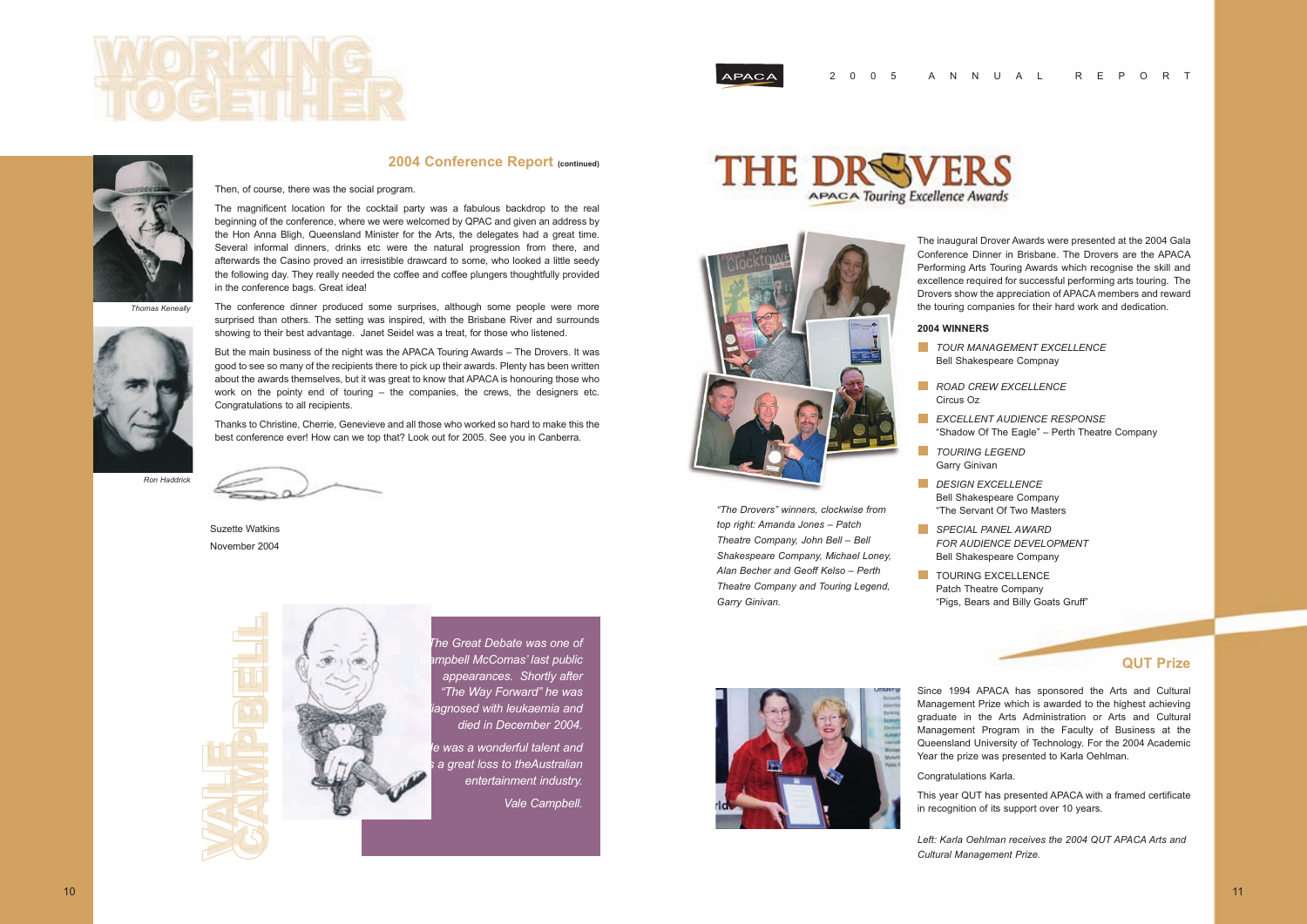#### 2 005 ANNUAL REPORT



# **Report From The Treasurer**



The 2004-2005 financial year was a strong one for APACA, with the association generating an operating profit of \$15,458, before transfers to reserves. This increase of 83% over the previous financial year was assisted by a significant increase, in membership revenue of 22%and a surplus of \$4,499 from the 2004 Annual Conference held in Brisbane.

This is also a good moment to acknowledge the magnificent work of our team in the Executive Office (Christine Dunstan and Cherrie McDonald), whose financial management of the conference and all matters APACA and the programming and realisation of the conference can bring nothing but confidence to the members of APACA that we are in good hands and provides benefits we all enjoy.

Income from Arts House remained stable at \$50,000. It is expected, subject to unforeseen maintenance to the building, that this will remain constant until the expiry of the current lease in 2008. At that time the existing lease may be renegotiated or a new tenant may be sought. If the decision is to seek a new tenant, then upgrade costs may be incurred in order to attract a significantly higher rental. It is anticipated that this cost to APACA could be as high as \$150,000 and so the Executive Committee have resolved to create a Arts House reserve into which \$30,000 has been transferred this year.

After the transfer to the Arts House reserve, the association has showed operating loss of \$14,542.

At the close of the 2004/05 financial year, APACA had equity of \$157,450.

In recognition of its value to members, the Executive Committee forecast a Conference loss of a maximum of \$10,000, and it is indeed welcome news that good management and healthy attendances enabled the last Conference to produce a surplus. The 2004 Conference attracted \$50,000 in sponsorship – an increase of \$23,000 from the previous year. The sponsors were the Queensland Performing Arts Centre (\$20,000), tickets.com (\$15,000), the Queensland University of Technology (\$10,000) and the Energex Brisbane Festival (\$5,000). APACA is extremely grateful to these sponsors for their support and generosity. *Jan Clancy*

In closing, I would like to extend my thanks to Bronwyn Edinger, who so ably served as APACA Treasurer for the past three years and who only stepped down to transfer to her new position as General Manager of the Black Swan Theatre Company in Perth.

Jan (h

Jan Clancy

*Middleback Theatre and Whyalla Twin Cinemas*



### **Arts Services Report**

Arts Services Australia (ASA) is a joint partnership between APACA and Regional Arts Australia (RAA) which has as its only interest the management of an investment property in Canberra, 40 Macquarie Street, Barton, titled, Arts House

The top floor lease space managed by ASA is subject to a lease currently tenanted to the Australian Medical Council for the period up to February 2009.

ASA annually returns a surplus of approximately \$100,000 which is applied to building services and maintenance and as equal distribution to APACA and RAA of approximately \$90,000.

The two issues that require attention by the Board of ASA include possible increased maintenance as the building nears six years of age and betterment tax, which would allow the available space to be leased at a commercial rate, beyond the rate currently approved to National Service Organisations. Changing property market trends in Canberra will need to be carefully and professionally monitored in order to inform this discussion.

The APACA Executive has identified in the Financial Plan of APACA, a reserve allocation in order to set aside monies for Arts House matters in the future.

The Directors of Arts House comprise equal membership of the APACA Executive and RAA Executive.

Arts House provides a major income stream to APACA and RAA, which assists the partners to service their members.

For the financial year 2004/2005, the APACA Directors of Arts Services Australia were David Whitney and Ken Lloyd.





*Chaffey Theatre, Renmark*



*Coffs Harbour Jetty Memorial Theatre, Coffs Harbour*

*Arts House Barton, ACT*

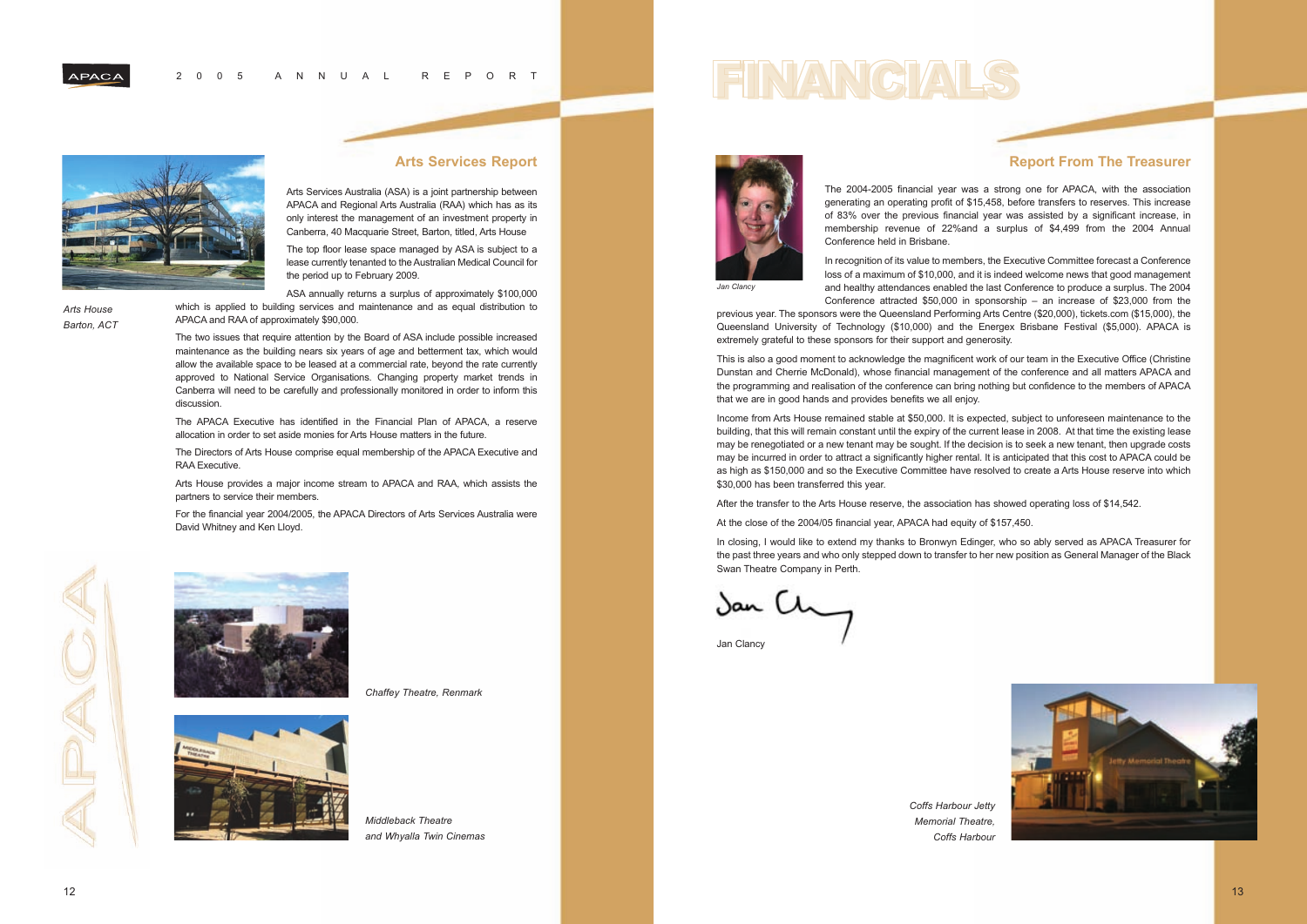# **FINANCIAL REPORT**

For the year ended 30 June 2005

### **CONTENTS**

| <b>Committee's Report</b>               | 15 |
|-----------------------------------------|----|
| Auditors' Report                        | 16 |
| Certificate by Members of the Committee | 16 |
| Statement of Financial Performance      | 17 |
| <b>Statement of Financial Position</b>  | 18 |
| <b>Statement of Cash Flows</b>          | 10 |

Notes to the Financial Statements

Detailed Income and Expenditure Account

Disclaimer **24**

**20–23**

 $R$ 

E

**25**

### 2 005 ANNUAL REPORT



O

 $R$ 

P



#### $0<sub>5</sub>$ ANNUAL  $\overline{2}$  $\mathbf{0}$

# **Committee's Report**

### Your committee members submit the financial report of the association for the year ended 30 June, 2005.

#### **Committee Members**

The names of the committee members in office at the date of this report are:

- Peter Owens Karen Bryant
- Jan Clancy Pippa Davis
- Robin Lohrey Mike Harris
- Suzette Watkins David Whitney

### **Principal Activities**

The principal activities of the association during the financial year were:

- **Example 1** Establishment and maintenance of a database of performing arts centres throughout Australia.
- Co-ordination of an annual performing arts centre conference.
- **Compilation and distribution of a member and venue directory.**

No significant change in the nature of these activities occurred during the year.

#### **Operating Result**

The surplus from ordinary activities amounted to \$15,304. (2004:\$8,444).

#### **Review of Operations**

The conference resulted in a surplus of \$4,460 compared to the surplus of \$793 for the previous year. There were no other matters to report.

Signed in accordance with a resolution of the members of the committee.

Dated at Sydney this 24th August, 2005.

Pleweys Jan Ch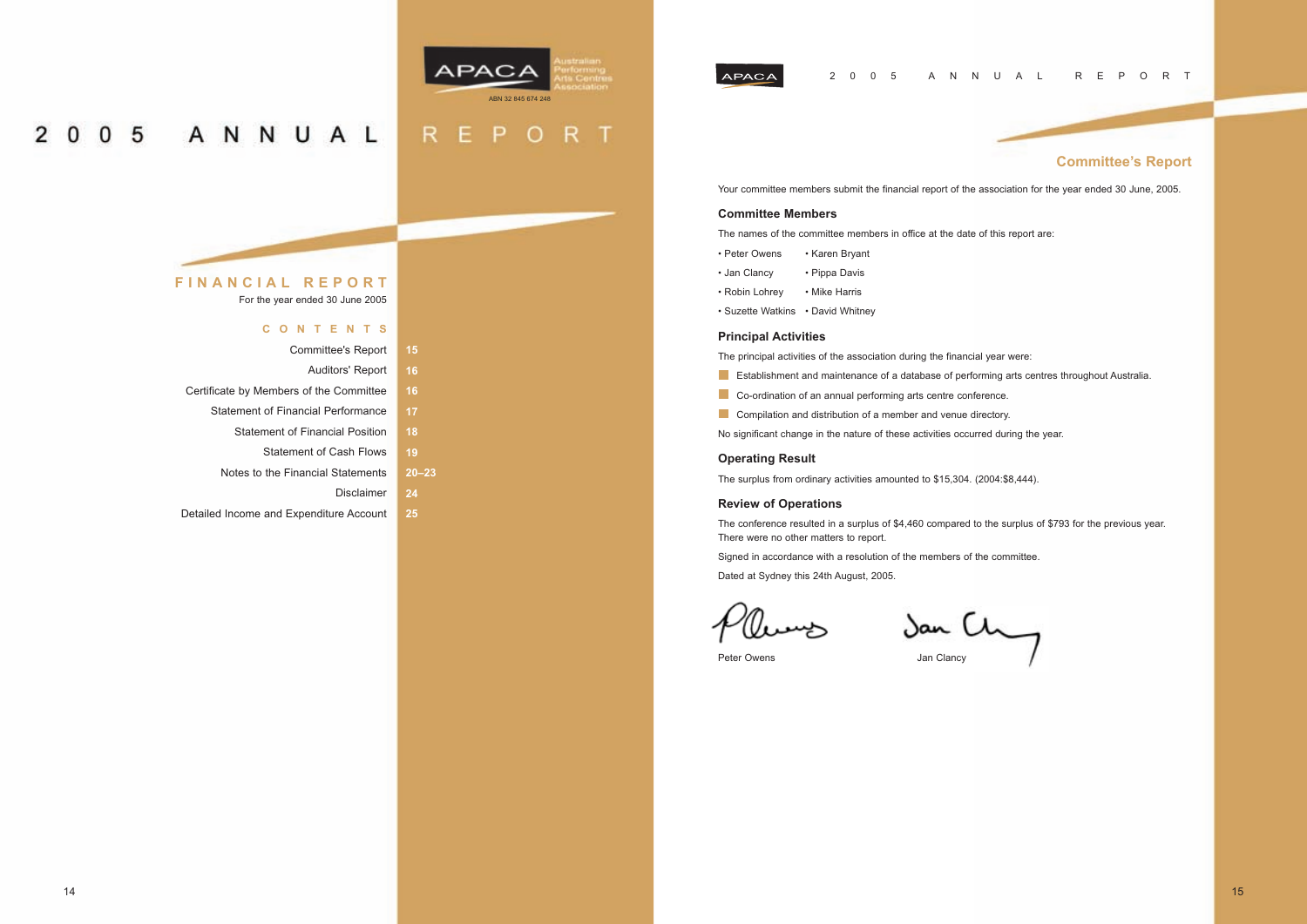#### 2 005 ANNUAL REPORT

### **Independent Auditor's Report**

To The Members Of Australian Performing Arts Centres Association

#### **Scope**

We have audited the financial statements, being the Statement by Members of the Committee Profit and Loss Account, Balance Sheet and notes to and forming part of the financial statements of Australian Performing Arts Centres Association for the year ended 30th June 2005. The association's committee are responsible for the preparation and presentation of the financial statements and the information they contain. We have conducted an independent audit of these financial statements in order to express an opinion on them to the members of the association.

In our opinion, the financial statements of Australian Performing Arts Centres Association present fairly in accordance with applicable Accounting Standards and other mandatory professional reporting requirements the financial position of Australian Performing Arts Centres Association as at 30 June, 2005 and the results of its operations and cash flows for the year then ended.

Lang William

Our audit has been conducted in accordance with Australian Auditing Standards to provide reasonable assurance as to whether the financial statements are free of material misstatement. Our procedures included examination, on a test basis, of evidence supporting the amounts and other disclosures in the financial statements, and the evaluation of accounting policies and significant accounting estimates. These procedures have been undertaken to form an opinion as to whether, in all material respects, the financial statements are presented fairly in accordance with Accounting Standards and other mandatory professional reporting requirements so as to present a view which is consistent with our understanding of the Association's financial position and the results of its operations and its cash flows.

Peter Owens **Deter Owens** Jan Clancy Committee member Committee member Dated this 24th August, 2005



#### **Audit Opinion**

**Gary Williams** (Partner) Rosenfeld Kant & Co Chartered Accountants

Dated at Sydney 24th August, 2005.

#### **Certificate by Members of The Committee**

I, Peter Owens of 2 Cambridge Street, Rockhampton QLD 4700, and Jan Clancy of Monash University, Clayton VIC 3800 certify that:

- (a) We are members of the committee of Australian Performing Arts Centres Association.
- (b) We are authorised by a resolution of the committee to sign this certificate.

(c) This annual statement will be submitted to the members of the association at the annual general meeting.

# **Statement Of Financial Performance**

For the year ended 30 June 2005

#### **NOTE 2005 2004**

| 2005      | 2004      |
|-----------|-----------|
| \$        | \$        |
| 126.811   | 91.454    |
| 56.966    | 54,945    |
| (79,060)  | (74,020)  |
| (89, 413) | (63, 935) |
| 15,304    | 8.444     |



| <b>Revenues from Operating Activities</b>            | 2 | 126.811  | 91.454    |
|------------------------------------------------------|---|----------|-----------|
| <b>Revenues from outside of Operating Activities</b> |   | 56.966   | 54.945    |
| Administration expenses                              |   |          |           |
| <b>Expenses</b>                                      | 3 | (79.060) | (74, 020) |
| Conference expenses                                  | 3 | (89.413) | (63,935)  |
| Total changes in equity of the association           |   | 15.304   | 8.444     |

The above Statement of Financial Performance should be read in conjunction with the accompanying notes.





*Marion Cultural Centre, Adelaide*

*Mt. Isa Civic Theatre*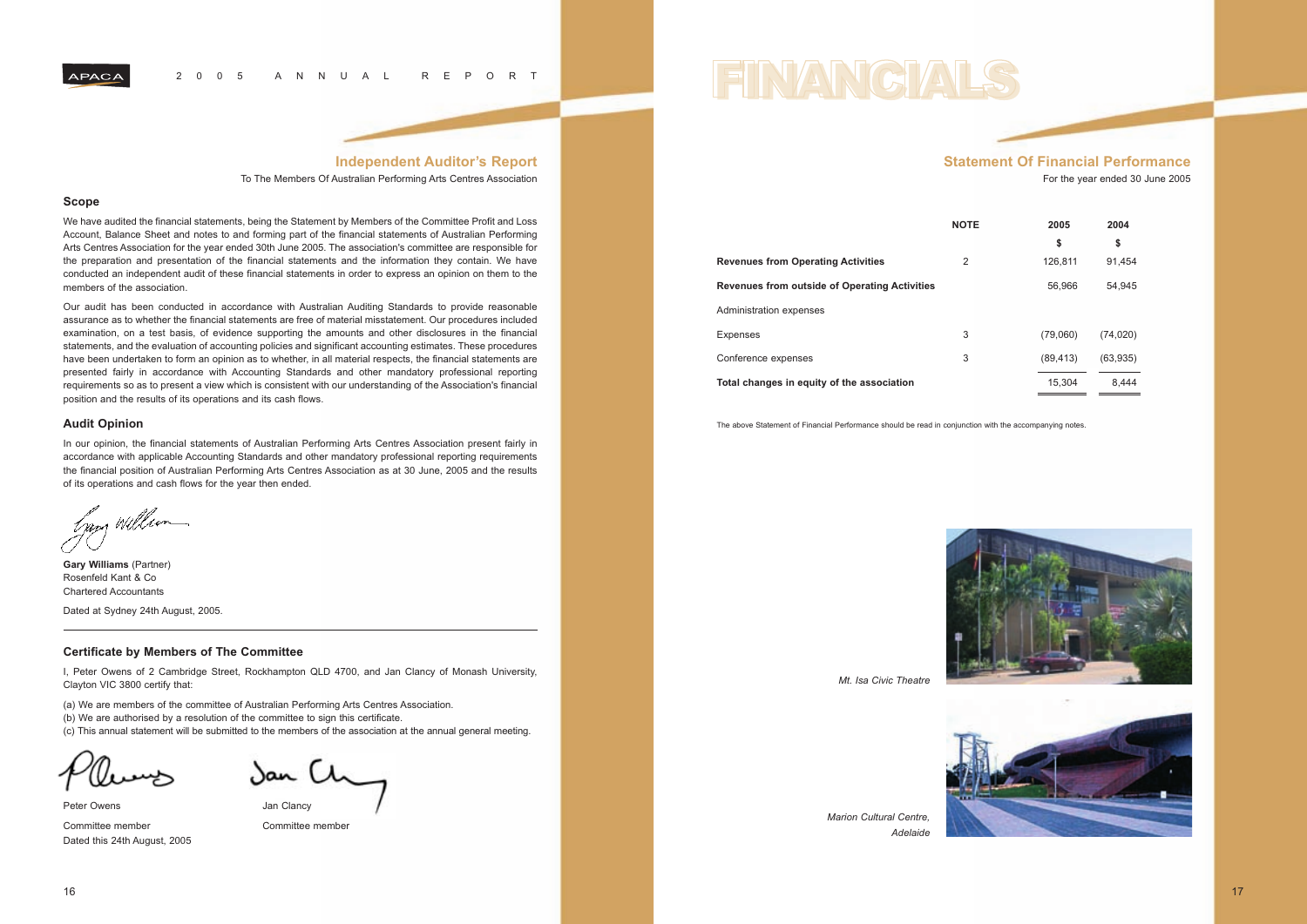#### 2 005 ANNUAL REPORT

# **Statement Of Financial Position**

For the year ended 30 June 2005

|                                  | <b>NOTE</b>    | 2005    | 2004    |
|----------------------------------|----------------|---------|---------|
|                                  |                | \$      | \$      |
| <b>CURRENT ASSETS</b>            |                |         |         |
| Cash                             | $\overline{4}$ | 150,063 | 195,468 |
| <b>Receivables</b>               | 5              | 31,329  | 12,139  |
| Other                            | 6              | 31,109  | 17,841  |
| <b>TOTAL CURRENT ASSETS</b>      |                | 212,501 | 225,448 |
| <b>TOTAL ASSETS</b>              |                | 212,501 | 225,448 |
| <b>CURRENT LIABILITIES</b>       |                |         |         |
| Payables                         | $\overline{7}$ | 4,111   | 6,527   |
| Other                            | 11             | 50,978  | 76,814  |
| <b>TOTAL CURRENT LIABILITIES</b> |                | 55,089  | 83,341  |
| <b>TOTAL LIABILITIES</b>         |                | 55,089  | 83,341  |
| <b>NET ASSETS</b>                |                | 157,412 | 142,107 |
| <b>EQUITY</b>                    |                |         |         |
| <b>Reserves</b>                  | 8              | 30,000  |         |
| <b>Accumulated funds</b>         | 9              | 127,412 | 142,107 |
| <b>TOTAL EQUITY</b>              |                | 157,412 | 142,107 |

**2005 2004 \$ \$** Net cash provided by (used in) operating activities (45,405) 53,219

The above Statement of Financial Position should be read in conjunction with the accompanying notes.



### **Statement Of Cash Flows** For the year ended 30 June 2005

### **CASH FLOWS FROM OPERATING ACTIVITIES:**

Receipts from customers and the state of the 158,469 212,731 Payments to suppliers (210,027) (164,458) Interest received 6,153 4,946

Net increase (decrease) in cash held (45,405) 53,219

Cash at the beginning of the year 195,468 142,249

Cash at the end of the year 150,063 195,468

The above Statement of Cash Flows should be read in conjunction with the accompanying notes.







*Wyndham Cultural Centre, Werribee*

*Sydney Theatre*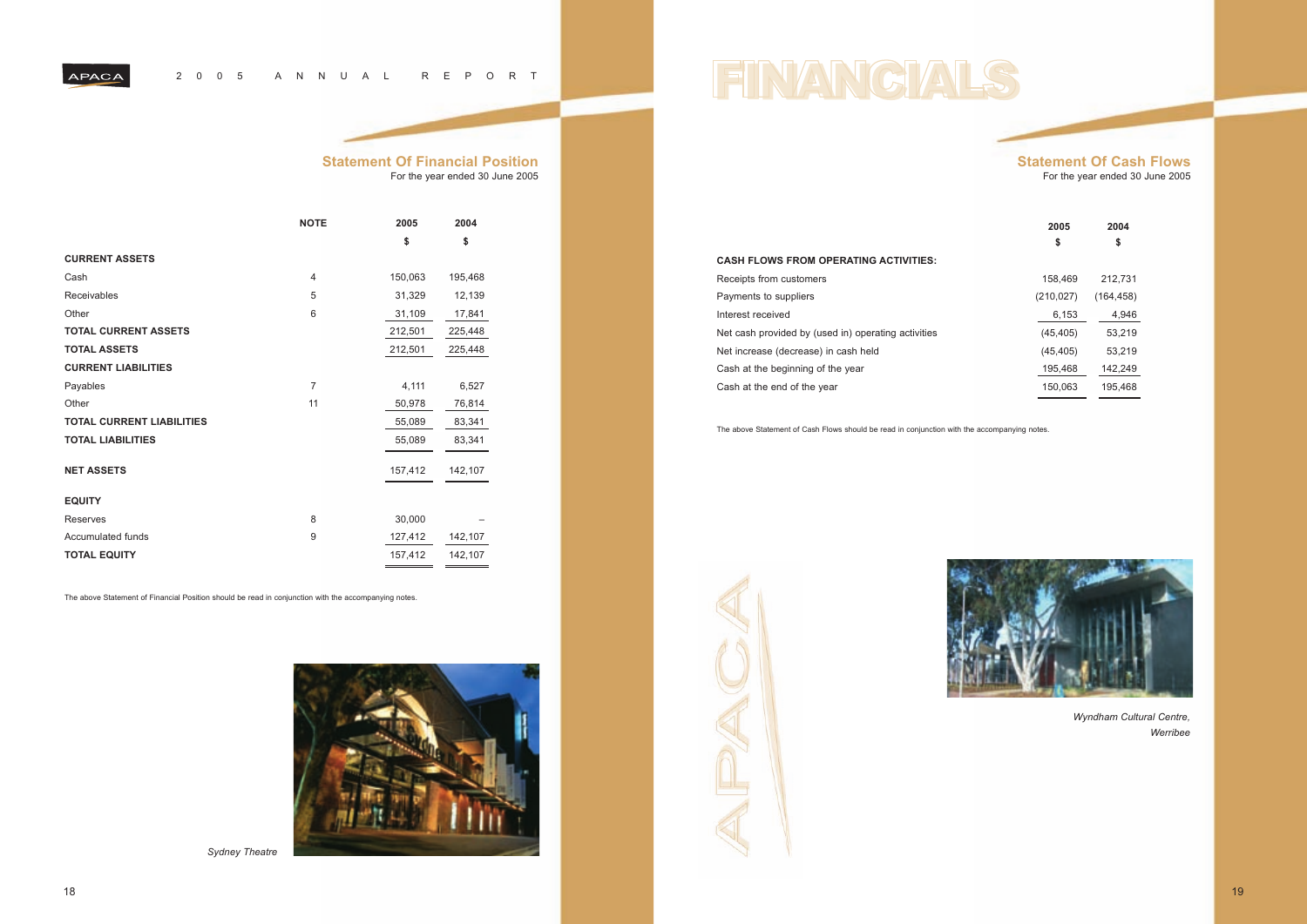#### 2 005 ANNUAL REPORT

# **Notes to and forming part of The Financial Statement**

#### **NOTE 1 – Statement of Accounting Policies**

The accounts have been prepared in accordance with Statements of Accounting Concepts and Standards issued by the Australian professional accounting bodies and the requirements of the Associations Incorporation Act 1991.

The accounts have been prepared in accordance with the historical cost convention. The accounting policies adopted are consistent with those of the previous year.

The following is a summary of the significant accounting policies adopted by the association in the preparation of the accounts:

*Profit from ordinary activities before income tax expense has been determined after: Conference Expenses* Accommodation Administrative Costs Catering 21,555 18,056 Conference Co-ordinator Design & Printing Conference Fees Artists and Speaker Charges Drover Awards Moderaters Fees Production Expenses Transport 459 849 Travel 5,211 5,215 Venue Hire **Total Conference Expenses** *Remuneration of Auditor* Audit or Review Other Services *Conference Income* Attendance Fees Sponsorships Received Video Sales Venue Tour Accommodation and Gala Dinner The Great Debate **Total Conference Income NOTE 4 – CASH** Cash at Bank Cash at bank Interest Bearing Deposits

#### *Income Tax*

The association is exempt from lodging income tax returns. Accordingly, no income tax expense has been included in the accounts.

#### *Unearned Revenue*

The unearned revenue shown in the accounts represents members' and conference fees received in advance and will be brought to account in the following year.

|                            | 2005    | 2004    |
|----------------------------|---------|---------|
|                            | \$      | \$      |
| <b>NOTE 2 – INCOME</b>     |         |         |
| Conference Income Received | 93,873  | 64,728  |
| Donations Received         | 50,000  | 50,000  |
| Interest Received          | 6,966   | 4,945   |
| Membership Fees            | 32,027  | 26,178  |
| Sales                      | 911     | 548     |
| <b>TOTAL INCOME</b>        | 183,777 | 146,399 |



# **Notes to and forming part of The Financial Statement**

| 2005 | 2004 |
|------|------|
| \$   | \$   |
|      |      |

#### **NOTE 3 – PROFIT FROM ORDINARY ACTIVITIES**

| 2,830   | 682     |
|---------|---------|
| 1,803   | 1,940   |
| 21,555  | 18,056  |
| 15,000  | 10,000  |
| 7,010   | 8,754   |
| 3,113   |         |
| 21,590  | 12,272  |
|         | 532     |
| 3,000   | 1,000   |
| 6,574   | 4,635   |
| 459     | 849     |
| 5,211   | 5,215   |
| 1,268   |         |
| 89,413  | 63,935  |
|         |         |
| 1,260   | 1,200   |
| 840     | 800     |
|         |         |
| 36,655  | 35,227  |
| 50,000  | 27,000  |
|         | 637     |
| 1,177   | 954     |
| 1,250   | 909     |
| 4,791   |         |
| 93,873  | 64,727  |
|         |         |
|         | 59,199  |
| 25,476  | 79,208  |
| 124,587 | 57,061  |
| 150,063 | 195,468 |
|         |         |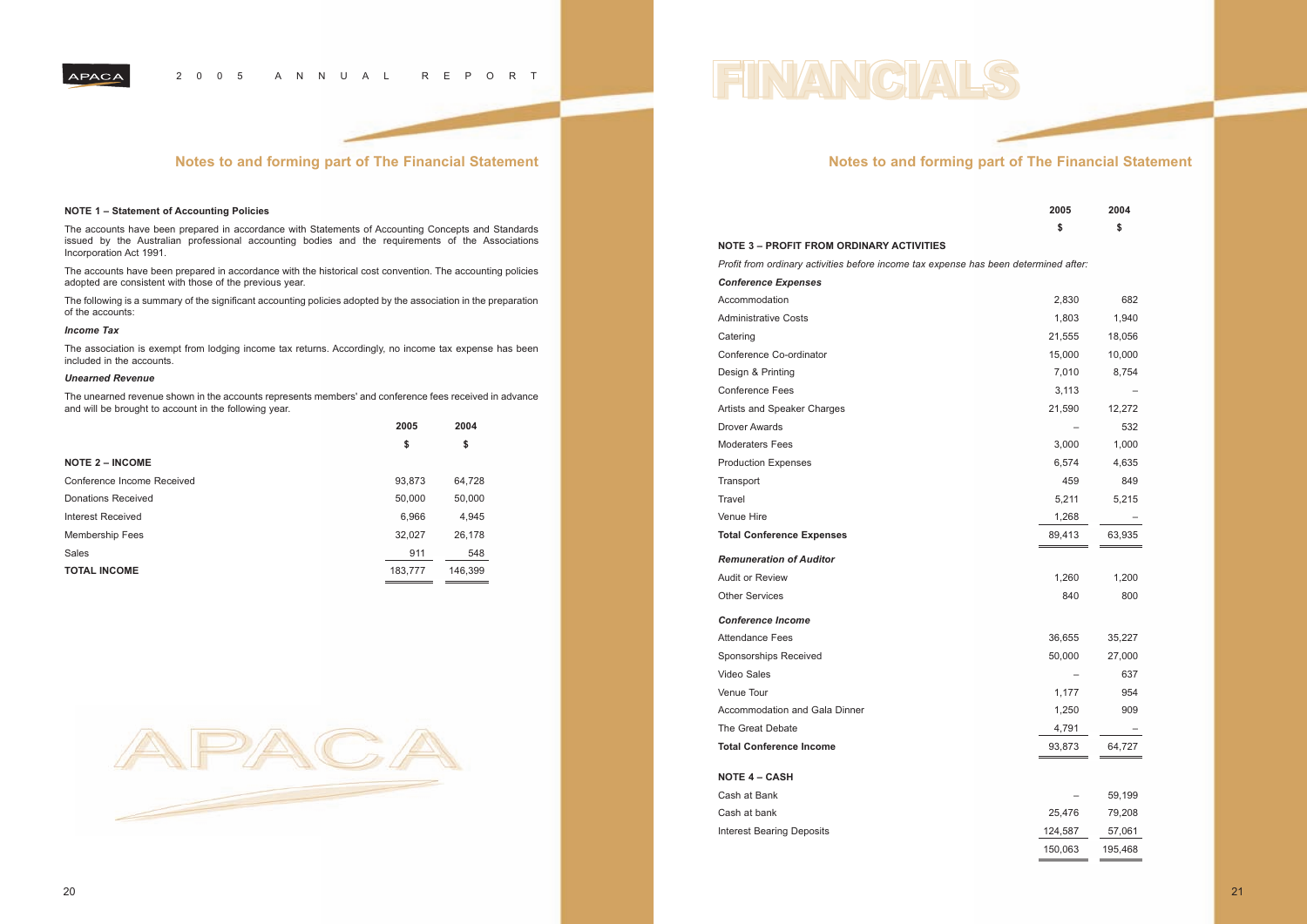#### 2 005 ANNUAL REPORT

# **Notes to and forming part of The Financial Statement**

#### **NOTE 10 – Cash Flow Information**

#### *(a) Reconciliation of cash*

For the purpose of this statement of cash flows, cash includes cash on hand and in call deposits with banks or financial institutions, net bank overdrafts.

Cash at the end of the year is shown in the balance sheet as:

Cash at bank

Deposits at call

*(b) Reconciliation of cash flows from operations*

Decrease (Increase) in trade debtors Decrease (Increase) in prepayments and other assets Increase (Decrease) in trade creditors Increase (Decrease) in other liabilities Cash flows from operations

Revenue Received in Advance Prepaid Members Fees Prepaid Conference Fees Prepaid Arts House

# With operating surplus (deficit): Operating surplus (deficit) Non-cash flows in operating surplus: Depreciation and write offs Changes in assets and liabilities:

|            | 2005<br>\$                   | 2004<br>\$                   |
|------------|------------------------------|------------------------------|
| ۱h<br>t of |                              |                              |
|            | 25,476<br>124,587<br>150,063 | 138,407<br>57,061<br>195,468 |
|            |                              |                              |
|            | 15,304                       | 8,444                        |
|            |                              |                              |
|            | (18, 375)                    | (11, 822)                    |
|            | (14, 083)                    | (5, 162)                     |
|            | (2, 416)                     | 1,527                        |
|            | (25, 835)                    | 60,232                       |
|            | (45, 405)                    | 53,219                       |
|            |                              |                              |
|            | 38,900                       | 13,173                       |
|            | 12,078                       | 38,641                       |
|            |                              | 25,000                       |
|            | 50,978                       | 76,814                       |
|            |                              |                              |

#### **NOTE 11 – Other**

# **Notes to and forming part of The Financial Statement**

|                                                          | 2005     | 2004    |
|----------------------------------------------------------|----------|---------|
|                                                          | \$       | \$      |
| <b>NOTE 5 - RECEIVABLES</b>                              |          |         |
| <b>Current</b>                                           |          |         |
| <b>Trade Debtors</b>                                     | 30,264   | 11,890  |
| <b>Other Debtors</b>                                     | 1,065    | 250     |
|                                                          | 31,329   | 12,140  |
| <b>NOTE 6 - OTHER ASSETS</b>                             |          |         |
| <b>Current</b>                                           |          |         |
| <b>GST Receivable</b>                                    | 18,280   | 10,084  |
| Prepayments                                              | 12,829   | 7,757   |
|                                                          | 31,109   | 17,841  |
| <b>NOTE 7 - PAYABLES</b>                                 |          |         |
| <b>Current</b>                                           |          |         |
| <b>Other Creditors and Accruals</b>                      | 4,111    | 6,527   |
| <b>NOTE 8 - RESERVES</b>                                 |          |         |
| <b>Arts House Reserve</b>                                | 30,000   |         |
| Movements during the year                                |          |         |
| <b>Arts House Reserve</b>                                |          |         |
| Opening Balance                                          |          |         |
| Arts House Reserve                                       | 30,000   |         |
| <b>Closing Balance</b>                                   | 30,000   |         |
| <b>NOTE 9 - RETAINED PROFITS</b>                         |          |         |
| Accumulated Funds at the Beginning of the Financial Year | 142,107  | 133,663 |
| Net Surplus Attributable to the Association              | 15,305   | 8,444   |
| <b>Transfer to Reserve</b>                               | (30,000) |         |
| Accumulated Surplus at the End of the Financial Year     | 127,412  | 142,107 |